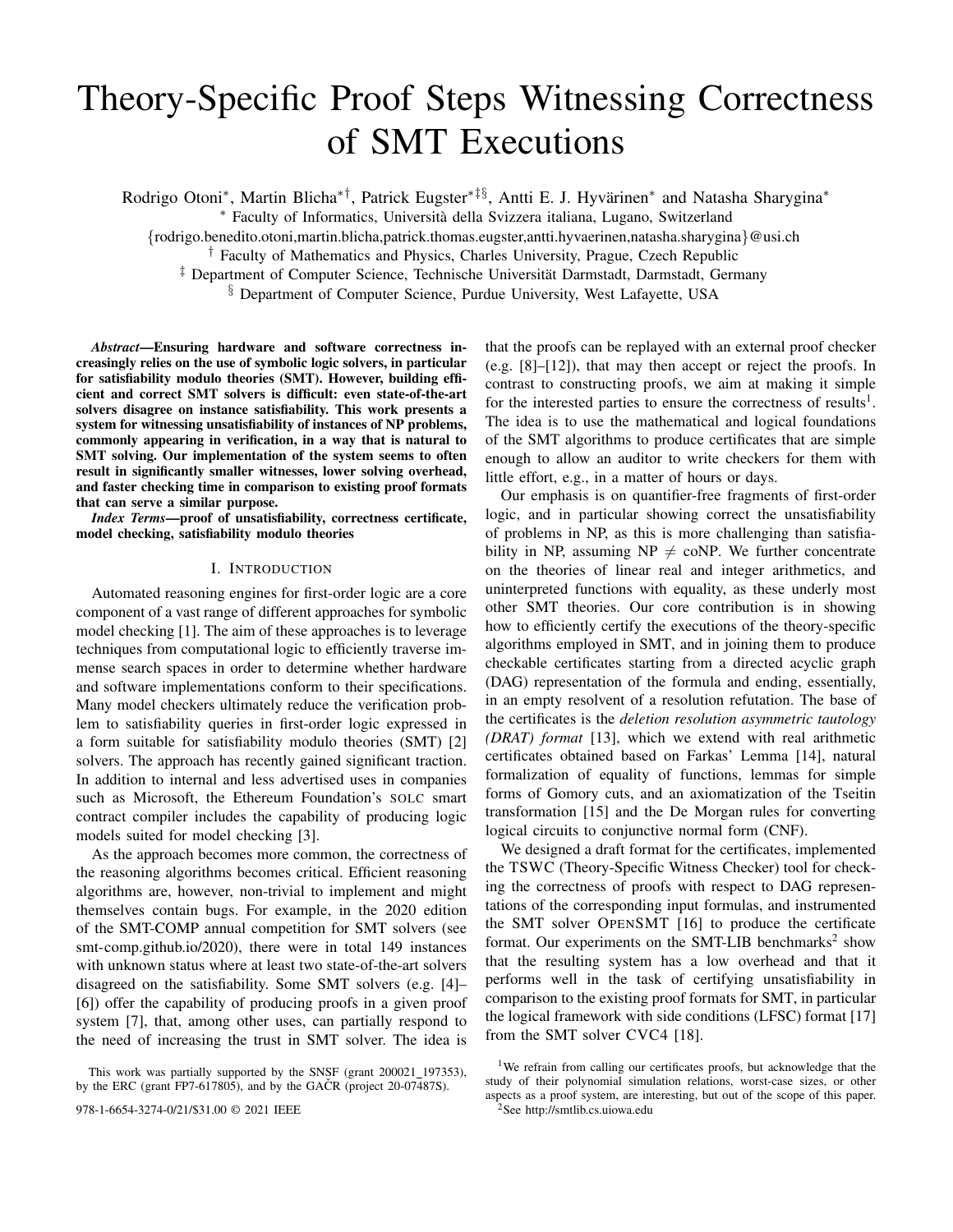### II. STATE OF THE ART

We address the concerns on the correctness of SMT solvers previously identified for solvers for the propositional satisfiability problem (SAT) [19]. The annual SAT competition adopted a proof format for ensuring the correctness of unsatisfiability results in 2013 [20] and since 2014 adopted the DRAT format [13], based on a property of SAT solvers that inserted clauses result in contradiction as a result of a limited, polynomial-time computation called *unit propagation* [21]. The format is designed to express most current SAT solving techniques compactly and is a generalisation of the *deletion reverse unit propagation* (DRUP) [22] and the *resolution asymmetric tautology* (RAT) [23] formats. A variant, linear RAT (LRAT) [24], allows proof-checking in strictly linear time by decorating the DRAT format with indices serving as hints for unit propagation, with the price of an additional logging overhead during the search. While there is no widely accepted format for SMT proofs [7], we use a subset of the DRAT format for the underlying SAT reasoning.

The approach closest to ours is that of the SMT solver CVC4 [18], which produces proofs in the LFSC metalogic [17] that can be checked by the automatic LFSC checker. Similar to us, the system uses DRAT to validate the steps of the back-end SAT solver. However, the DRAT proofs need to be translated into LFSC, creating a bottleneck both for proof production and for proof checking [25]. CVC4's proofs can further be reconstructed in COQ [12]. The VERIT SMT solver [26] is specifically designed for producing proofs and its proof format [4] is being developed alongside the solver itself. Unlike in our system, there is no independent checker for VERIT proofs, but instead proofs can be checked using interactive theorem provers. A common workflow for SMT is to tune and replay a solver-specific proof in an interactive theorem prover such as COQ [8] or ISABELLE/HOL [9]. The SMT solver Z3 [27] produces its own format [5], which can be reconstructed in ISABELLE/HOL [11]. Currently the Z3 proof production capability seems to be experimental<sup>3</sup> and to the best of our knowledge, no independent checker exists.

## III. BACKGROUND

Our formulas  $F$  are in quantifier-free, multi-sorted firstorder logic and contain logical operators, predicates, and *theory atoms*, i.e., (in)equalities over arithmetics and uninterpreted functions. We treat a formula as a directed, acyclic graph FDAG where nodes are labeled with *symbols*, i.e., functions, predicates, constants, or logical operations; and outgoing edges are ordered. A symbol is a tuple  $\langle p, s, c \rangle$  where p is the *symbol name* (e.g. +, ∧, or 0), s the *return sort*, and  $c = s_1 \dots s_n$  are the *argument sorts*, where *n* is the *arity* of p. Hence if a node is labeled with  $\langle p, s, c \rangle$ , it has the ordered outgoing edges to the nodes  $c_i$  having the return sorts  $s_i$  for  $1 \leq i \leq n$ . There is a unique source node, and it must be labelled with a symbol with the Boolean return sort. To avoid exponential blowup, if two subtrees rooted at the nodes  $r$  and  $r'$  are equal (in the natural sense), then  $r = r'$ .

Given the formula  $F$ , an SMT solver attempts to determine whether  $F_{\text{DAG}}$  is satisfiable [2]. The formula  $F_{\text{DAG}}$  is first converted to an equisatisfiable CNF formula  $F_{\text{CNF}}$ , i.e., a conjunction of clauses over a set of propositional atoms and their negations, while maintaining the first-order theory interpretation of the atoms. The SMT solver determines the satisfiability of the formula in a search space traversal done by a *conflict-driven clause-learning* SAT solver [28] operating on  $F_{\text{CNF}}$ . During the search the SAT solver adds clauses to  $F_{\text{CNF}}$  while maintaining as invariant that if F is satisfiable,  $F_{\text{CNF}}$  is propositionally satisfiable, i.e., satisfiable when the theory interpretations of its atoms are ignored. Therefore, if at some point  $F_{\text{CNF}}$  becomes unsatisfiable propositionally,  $F$ must be unsatisfiable as well.

New clauses can be derived in two ways: either as *learned clauses*, through resolution on previous clauses, or as *theory clauses*, when a theory solver reports that a set of theory (in)equalities is unsatisfiable. One way to obtain a certificate for the correctness for an SMT execution determining unsatisfiability is thus to produce partial certificates connecting an input formula  $F_{\text{DAG}}$  to the step in a propositional proof system deriving *false*. This includes proving the derivation of the learned clauses, the theory clauses, and the transformation into  $F_{\text{CNF}}$ . In the next section we cover each step in detail, including how to connect the individual certificates.

## IV. SMT CERTIFICATION

The formula  $F_{\text{DAG}}$  is constructed by the *SMT parser* from an input *SMT2 file*, or directly by the *model checker*. The instrumentation added to an SMT solver produces the *certificates* and a *DAG file*, a serialization of  $F_{\text{DAG}}$ , that in the case of unsatisfiability can be checked by the *certificate checker* using different *checker modules*, and a *DAG checker* that can be used to ensure the correctness of the construction of  $F_{\text{DAG}}$  from F with a straight-forward traversal. Figure 1 shows the components of our system.

The core of our system is in SAT solving certificates, where clauses derived from both CNF conversion and theory solving are provided to the DRAT proof checker. It thus suffices to produce and check certificates for the clauses. In the following we discuss certificate production and checking for CNF conversion, theories for arithmetics for linear reals and integers, as well as uninterpreted functions with equality.

**Input.** The original formula  $F$  is transformed to its simplified version  $F_{\text{DAG}}$ . To validate the conversion, it suffices to traverse the representation of  $F$  and compare it to  $F_{\text{DAG}}$ .

CNF conversion. Certifying the CNF conversion consists of reproducing the standard way in which modern SMT solvers perform CNF conversion by applying Tseitin transformation [15] and the De Morgan rules. The certificate consists of a sequence of rule applications that map the nodes  $N_B$ of  $F_{\text{DAG}}$  having the Boolean return sort to clauses in  $F_{\text{CNF}}$ ; and a bijection  $L$  between  $N_B$  and a set of literals. The checker verifies that  $L$  is a bijection, traverses  $F_{\text{DAG}}$  and,

<sup>3</sup>See the discussion in https://github.com/Z3Prover/z3/issues/4226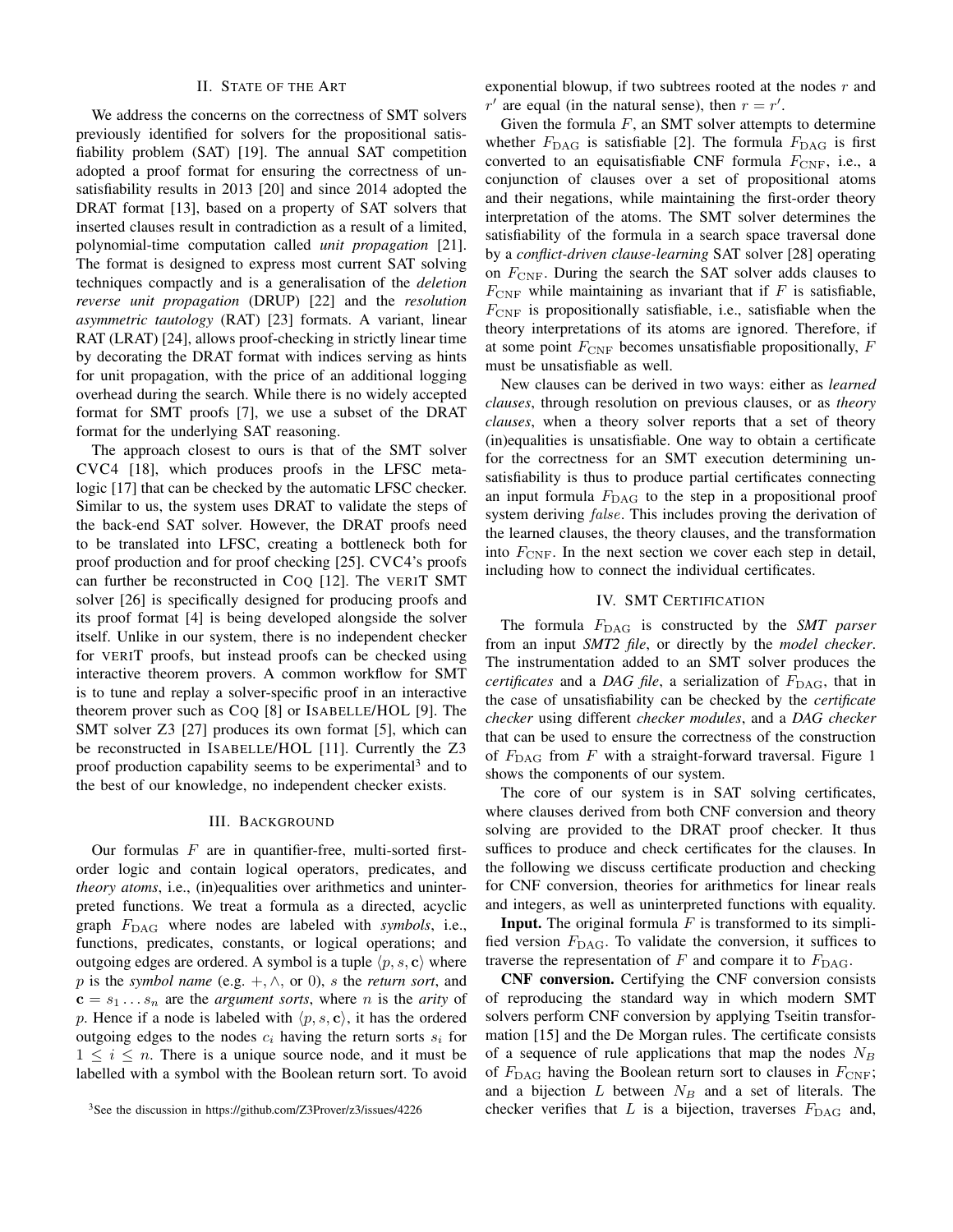

Fig. 1: Overview of our system. The SMT solver is shown yellow, with the artefacts needed for certificate production being in green, and those for checking being in blue.

at each node in  $N_B$ , applies the appropriate rule based on the node's symbol's name and verifies that the correct set of clauses appears in  $F_{\text{CNF}}$ . This is done by applying  $L^{-1}$  to each literal in the candidate clauses and checking that they match correctly the node and its children. Identifiers can be used to point to clauses in the certificate to avoid the worstcase quadratic blow-up in the size of the CNF formula in cases where many nodes produce a shared clause.

SAT solving. To validate the computations done by the back-end SAT solver we use the DRAT proof format, which is based on the concept of clause redundancy. Having a CNF formula as input, a DRAT proof sequentially adds and deletes clauses from the formula while preserving unsatisfiability, with the last addition of a valid proof being that of the empty clause, interpreted as false.

Linear real arithmetic solving. To validate the theory clauses in linear real arithmetic contained in the CNF formula we recreate the conflicts that originated them. To do so, the conflict's explanations, i.e., the conjunction of literals that led to the conflict, are logged in the linear real arithmetic certificate, with the literals representing inequalities derived from the original formula  $F$ . Using Farkas' lemma, a linear combination of the inequalities must lead to an inconsistency of form  $1 \leq 0$  in a correct witness. The corresponding conjunction of inequalities is then negated and matched to the theory clause.

Linear integer arithmetic solving. The theory clauses in linear integer arithmetic can be validated by two different methods. The first method involves recreating the conflicts that happen in the real domain, using the same approach as done for real arithmetic, since an unsatisfiable result in the real domain implies the same result in the integer domain. The second method validates the tautological theory clauses of the form of integer bounds, given when a non-integer assignment is found, in order to restrict the search space. Since tautological clauses do not interfere with the satisfiability of the formula, we only check if they are well-formed bounds of the form  $x \leq n \vee x \geq n+1$ , where  $n \in \mathbb{Z}$  and x is a variable in  $F_{\text{DAG}}$ .

Uninterpreted functions solving. The uninterpreted functions theory clauses have a specific form, which corresponds to a conflict of a single disequality  $t_1 \neq t_2$  and a set of equalities

P from which an equality  $t_1 = t_2$  can be derived. Moreover, this equality can be derived using the basic properties of logical equality: *symmetry*, *transitivity* and *congruence*. The uninterpreted functions certificate records the applications of the transitivity and the congruence rule in the derivation of the equality  $t_1 = t_2$ . It is possible to record the whole derivation in the run of the *Explain* procedure of the state-of-the-art congruence-closure algorithm of [29] with minimal changes. To validate the certificate it is sufficient to (recursively) check that the equality  $t_1 = t_2$  is *well-derived*, where an equality is well-derived if it or its symmetrical counterpart *i)* is an element of P, or *ii)* has been derived using congruence or transitivity from well-derived equalities.

## V. IMPLEMENTATION

We implemented both the certificate production and the certificate checking parts of our approach, (the *instrumentation* and the *certificate checker* in Fig. 1). The instrumentation was done on the freely available, MIT licensed SMT solver OPENSMT [16]. OPENSMT won the quantifier-free linear real arithmetic (QF LRA) track in SMT-COMP 2020, and is competitive in the instances from the logics quantifierfree linear integer arithmetic (QF LIA) and quantifier-free uninterpreted functions (QF UF). The instrumentation size (as reported by GIT-DIFF) is 1795 lines, excluding regression and unit tests. The certificate checking was implemented as the independent automatic checker TSWC; both our tools are available online<sup>4</sup>.

Certificate production. We developed an instrumented version of OPENSMT, called OPENSMT-C, that accepts instances in the SMT-LIB2 standard and produces correctness certificates for each individual checker module, i.e., CNF conversion, SAT solving, and theory solving for QF LRA, QF LIA, and QF UF, that can then be forwarded to a checker. A key point to avoid the introduction of a memory overhead due to certificate production is that all information relevant to the certificate is written to the disk immediately, instead of being stored in an internal data structure of the solver. In the current implementation we omit certain simple rewriting steps that OPENSMT performs while transforming  $F$  to  $F_{\text{DAG}}$ . These steps are thus currently left for the DAG checker. We took great care that all the simplifications that we do not validate can indeed be performed by the DAG checker in the sense that checking them does not require knowledge of the SMT solver's data structures.

Certificate checking. Our TSWC tool consists of nine independent components, one of them being the DRAT-TRIM proof checker [13] for certifying the results of the SAT solver, and the other eight being Python scripts with less than 300 lines of code each. We believe that the compact and modular checker design makes the code base easier to inspect both manually and, in the future, automatically. An overview of TSWC can be seen in Fig. 2. Starting with the CNF conversion, its checker receives the DAG, the CNF conversion

<sup>4</sup>Available at: http://verify.inf.usi.ch/certificate-producing-opensmt2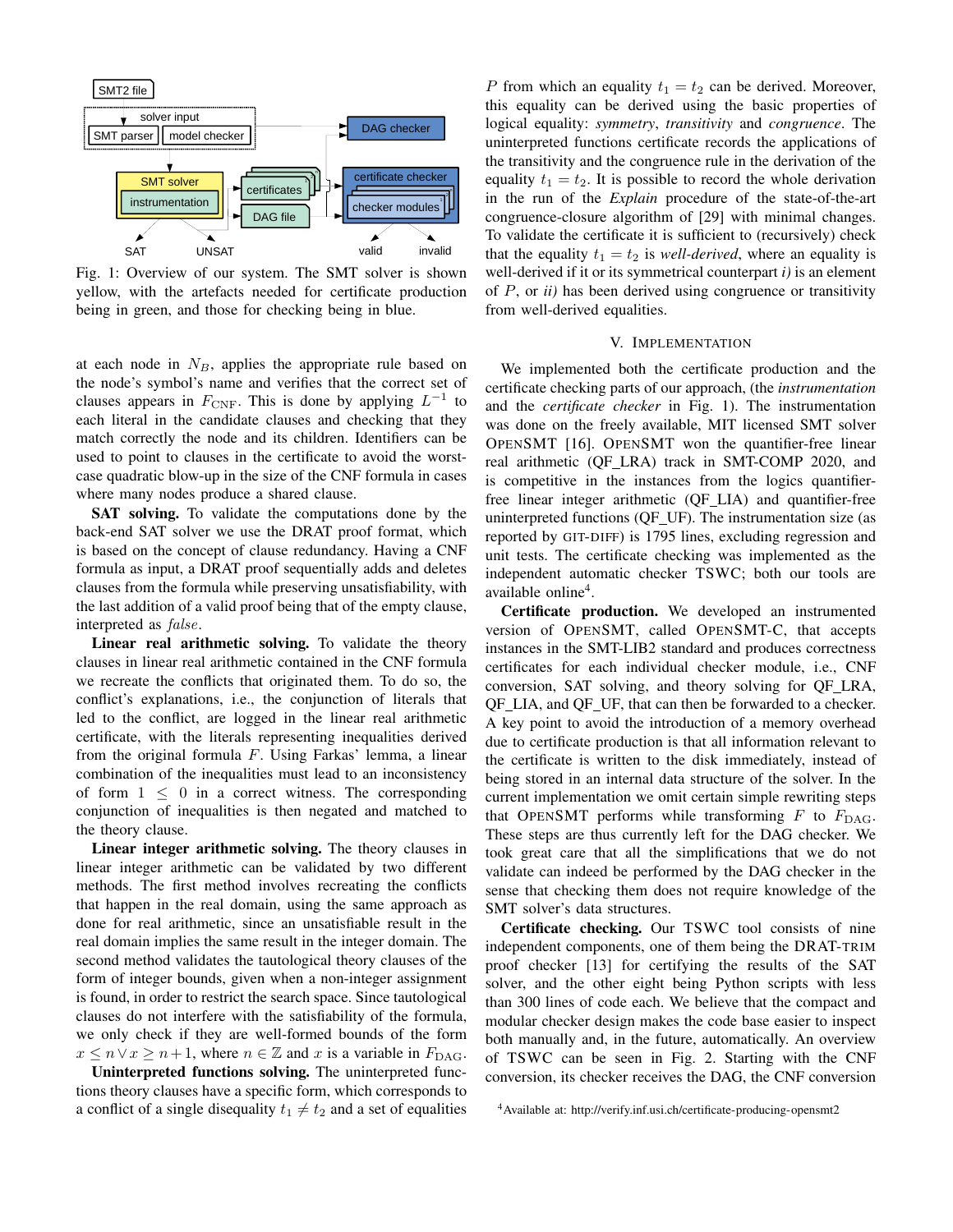

Fig. 2: TSWC architecture. The nine components are represented as solid rectangles, and are grouped by checker modules they belong to; the components in blue were developed by us, and the one in purple is off-the-shelf. All the files used by TSWC are also shown, in green, with the lines indicating which files are used by each component.

certificate, and the CNF formula used by DRAT-TRIM, and it applies the rules listed by the certificate in order to validate the clauses on the CNF formula that are derived from the DAG. The remaining clauses in the CNF formula are theory clauses, with the purpose of the checkers for each theory being to validate them. Each theory has both a theory checker, that validates the theory certificate, and a containment checker, that checks if all theory clauses added to the CNF formula are certified; for QF LIA we use both the checkers for real and integer arithmetics, since it has solving procedures from both domains. With the clauses derived from both the CNF conversion and the theory solving validated, DRAT-TRIM can then ensure unsatisfiability at the SAT level. All auxiliary data is stored in the *literals*, *inequalities*, and *terms files*. The literals file contains a mapping between literals and nodes of  $F_{\text{DAG}}$ ; the inequalities file contains the linear arithmetic literals, and the terms file contains the uninterpreted functions and their arguments.

#### VI. EVALUATION

In our evaluation we used the non-incremental benchmark sets of each theory supported by OPENSMT-C available in the SMT-LIB benchmark repository<sup>2</sup>. For certificate production we compared our implementation against three proof producing solvers, namely CVC4 1.8, VERIT 09a24ff-rmx, and Z3 4.8.9; from now on we refer to *witnesses* as either certificates or proofs, depending on the tool being referenced. We measure the number of witnesses produced and their sizes, as well as the witness production time and overhead, in terms of runtime and memory use. For witness checking we compared TSWC against the LFSC checker, which can automatically check CVC4's proofs, and is the only tool comparable to TSWC, in terms of runtime and memory use. Our experiments were done with a 60 seconds timeout and a 10 gigabytes memory limit; all results are available online<sup>5</sup>.

Witness production. We ran all solvers in both standard and witness producing modes. Our results are compiled in Table I. For the number of witnesses produced, OPENSMT-C had the best result for QF\_LRA and QF\_UF, also having the smallest overhead in number of witnesses, while Z3 had by far the best results for QF LIA. Regarding runtime, OPENSMT-C and VERIT had the best performances for QF LRA and QF UF, respectively, while for QF LIA CVC4 had the shortest runtime in witness producing mode. CVC4's average runtime for QF LIA has, however, to be taken with a grain of salt, since its apparent increase in performance when witness production is enabled may be due to the sharp increase in the number of timeouts, which are not part of the computed average. When comparing memory use, OPENSMT-C had the best results in witness producing mode for QF LRA and QF UF, while VERIT had the smallest use for QF LIA. In terms of witnesses sizes, OPENSMT-C had the best results for QF LIA and QF UF, while also having a competitive result for QF LRA, with an average witness size close to that of Z3, which had the best result. One important point to make about the Z3 proofs is that they are known to be unstable<sup>3</sup>, and that it has been over a decade since the last documented update on their format [5], [11], unlike CVC4's [6], [17], [25] and VERIT's [4], [10]. A runtime, memory use, and witness size comparison of the two solvers with most witnesses produced, for each theory, can be seen in Fig. 3; all pair-wise comparisons are available online<sup>5</sup>.

Certificate checking. For all proofs produced by OPENSMT-C and CVC4 we ran their respective checkers, with our results being compiled in Table II; no witness was rejected by either tool, nor did we register any memouts. We can see that TSWC was able to verify more witnesses for every theory. For runtime and memory use, LFSC had better results for two of the three theories, but this can be mainly attributed to the high number of errors it had, which are not part of the computed average.

<sup>5</sup>Available at: https://scm.ti-edu.ch/repogit/verify-witness-evaluation.git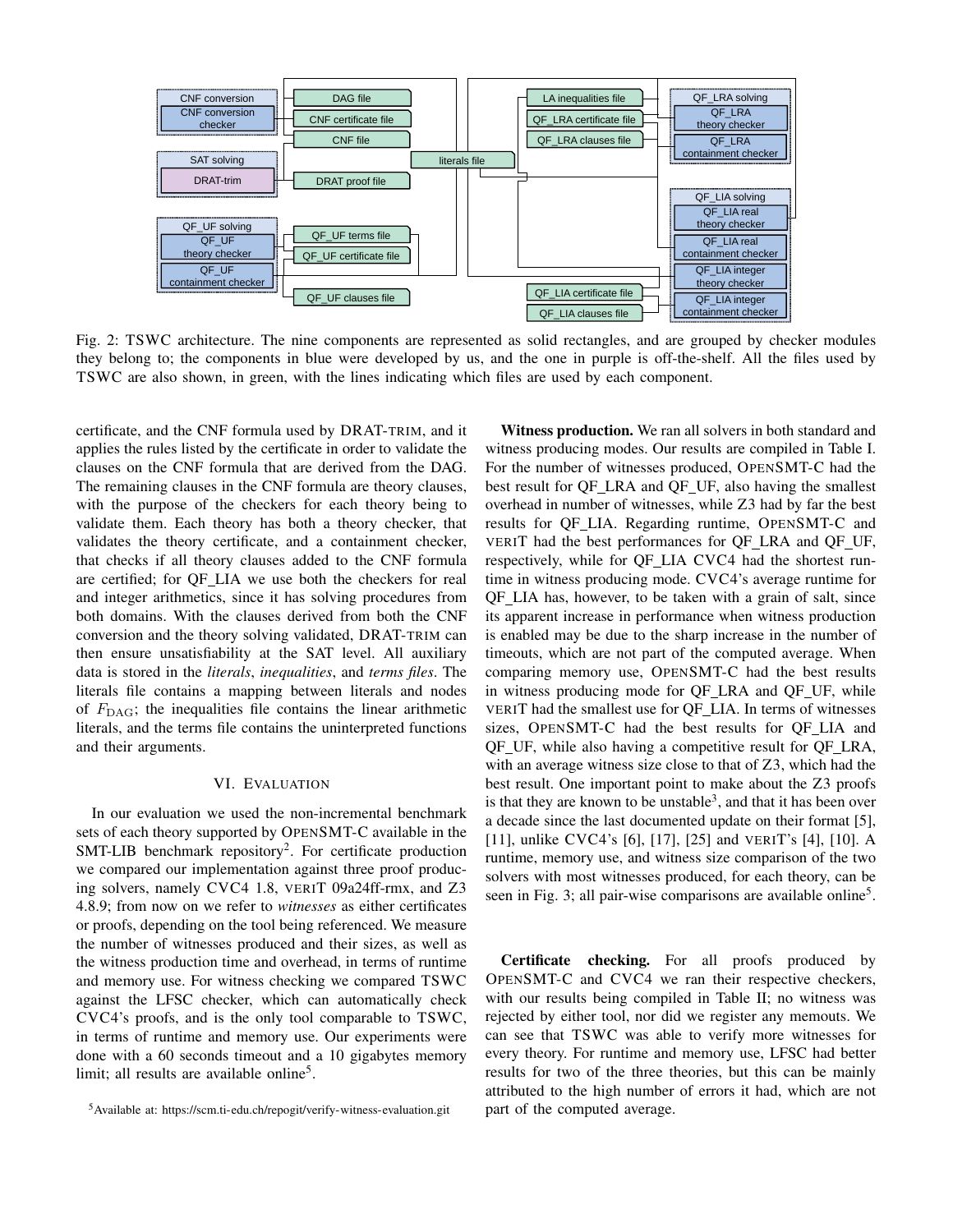TABLE I: Witness production comparison. We report, for each theory, the number of unsatisfiable instances, timeouts, memouts, and errors, given by the solvers, as well as their average runtime, in seconds, and memory use and witness size, in kilobytes; an error refers to an exception being thrown during execution. Each cell contains the result for standard mode on the left and for witness producing mode on the right, with the exception of those for % change, which report the variation on the number of unsatisfiable instances given, and for average witness size, whose results are only relevant in witness producing mode.

|                              |                  | <b>UNSAT</b> | $%$ change | Timeout   | Memout | Error | Avg. runtime | Avg. mem. use | Avg. witness size |
|------------------------------|------------------|--------------|------------|-----------|--------|-------|--------------|---------------|-------------------|
|                              | OPENSMT-C        | 636/633      | $99.5\%$   | 151/156   | 0/0    | 0/0   | 3.91/4.31    | 30532/26603   | 3956              |
| OF LRA<br>$(1648$ instances) | CVC <sub>4</sub> | 583/570      | 97.7%      | 274/289   | 0/0    | 0/0   | 5.73/6.61    | 35877/76953   | 13684             |
|                              | <b>VERIT</b>     | 580/561      | 96.7%      | 249/268   | 0/0    | 10/10 | 4.12/5.22    | 19227/44358   | 69438             |
|                              | Z3               | 570/558      | 97.8%      | 253/264   | 0/0    | 0/0   | 5.17/5.30    | 36472/76929   | 3546              |
| OF LIA<br>$(6947$ instances) | <b>OPENSMT-C</b> | 2023/1519    | 75.0%      | 3341/3892 | 0/0    | 0/0   | 10.07/9.99   | 113622/51443  | 13018             |
|                              | CVC <sub>4</sub> | 1398/928     | 66.3%      | 3147/3620 | 0/0    | 0/0   | 6.30/1.30    | 63127/37728   | 18883             |
|                              | <b>VERIT</b>     | 1002/953     | 95.1%      | 4198/4247 | 0/0    | 1/1   | 1.82/4.05    | 12028/20277   | 165914            |
|                              | Z3               | 2238/2340    | 104.5%     | 1786/1685 | 1/1    | 0/0   | 5.17/6.62    | 58325/276318  | 24876             |
| OF UF<br>(7457 instances)    | <b>OPENSMT-C</b> | 4326/4311    | $99.6\%$   | 24/39     | 0/0    | 0/0   | 0.95/1.14    | 9416/9563     | 6730              |
|                              | CVC <sub>4</sub> | 4321/4220    | 97.6%      | 34/135    | 0/0    | 0/0   | 0.39/1.83    | 17517/28316   | 6854              |
|                              | <b>VERIT</b>     | 4347/4176    | 96.0%      | 3/166     | 0/0    | 0/8   | 0.10/0.79    | 5931/23940    | 20102             |
|                              | Z3               | 4341/4236    | 97.5%      | 9/114     | 0/0    | 0/0   | 0.22/1.26    | 15474/49355   | 12601             |

TABLE II: Witness checking comparison. We report, for each theory, the number of verified witnesses, timeouts, and errors, given by the checkers, as well as their average runtime, in seconds, and memory use, in kilobytes; an error refers to an exception being thrown during execution. The instances used are those for which both OPENSMT-C and CVC4 produced a witness.

|                   |             | Verified | Timeout | Error | Avg. runtime | Avg. mem. use |
|-------------------|-------------|----------|---------|-------|--------------|---------------|
| OF LRA            | <b>TSWC</b> | 564      | 3       | 0     | 3.15         | 67372         |
| (567 instances)   | <b>LFSC</b> | 471      | 8       | 88    | 2.85         | 102861        |
| OF LIA            | <b>TSWC</b> | 903      | 10      | 0     | 1.37         | 65039         |
| $(913$ instances) | <b>LFSC</b> | 128      | 0       | 785   | 0.12         | 26609         |
| OF UF             | <b>TSWC</b> | 4217     |         | 0     | 1.44         | 69507         |
| (4218 instances)  | <b>LFSC</b> | 4157     | 50      | 11    | 4.01         | 28454         |

#### VII. CONCLUSION

insight in the complexity of the SMT algorithms.

SMT solvers are being increasingly used in studying correctness of safety-critical software, making the correctness of the solvers themselves critical. A central part of SMT solvers' work is in answering satisfiability queries of instances of problems in NP. While the correctness of a satisfiable result can be checked in time polynomial in the query size,

certificates for unsatisfiability are believed to be much harder. We showed in this paper that when a SMT solver claims that a query on an instance is unsatisfiable, the correctness of

that claim can be checked using the data structures that the core solving algorithms of SMT are already maintaining, by connecting them to their underlying mathematical and logical foundations. In addition, it is easy to write checkers for these certificates, and producing them has a comparable or smaller overhead when contrasted with more traditional proofs.

We identify several directions for further work. First, we believe that the community would benefit from a common format for the certificates. Second, we would like to extend the approach to SMT theory combinations and more applied theories such as arrays and data structures. Third, the produced certificates could be integrated into tools for more complex logics such as those with quantifiers, or systems of Horn clauses. Finally, we believe that connecting the practical certificates to a formal proof system will provide interesting

#### **REFERENCES**

- [1] E. M. Clarke, E. A. Emerson, and A. P. Sistla, "Automatic verification of finite state concurrent systems using temporal logic specifications: A practical approach," in *Principles of Programming Languages – POPL 1983*, 1983.
- [2] C. Barrett, R. Sebastiani, S. A. Seshia, and C. Tinelli, *Satisfiability modulo theories*, 2009.
- [3] M. Marescotti, R. Otoni, L. Alt, P. Eugster, A. E. J. Hyvärinen, and N. Sharygina, "Accurate smart contract verification through direct modelling," in *International Symposium on Leveraging Applications of Formal Methods – ISoLA 2020*, 2020.
- [4] F. Besson, P. Fontaine, and L. Thry, "A flexible proof format for SMT: a proposal," First Workshop on Proof eXchange for Theorem Proving – PxTP 2011, 2011.
- [5] L. de Moura and N. Bjrner, "Proofs and refutations, and Z3," *CEUR Workshop*, vol. 418, 2008.
- [6] G. Katz, C. Barrett, C. Tinelli, A. Reynolds, and L. Hadarean, "Lazy proofs for DPLL(T)-based SMT solvers," in *Formal Methods in Computer-Aided Design – FMCAD 2016*, 2016.
- [7] C. Barrett, L. de Moura, and P. Fontaine, "Proofs in satisfiability modulo theories," 2014, available at: theory.stanford.edu/ barrett/pubs/BdMF15.pdf.
- [8] M. Armand, G. Faure, B. Grégoire, C. Keller, L. Théry, and B. Werner, "A modular integration of SAT/SMT solvers to Coq through proof witnesses," in *Certified Programs and Proofs – CPP 2011*, 2011.
- [9] J. C. Blanchette, S. Bhme, M. Fleury, S. J. Smolka, and A. Steckermeier, "Semi-intelligible Isar proofs from machine-generated proofs," *Journal of Automated Reasoning*, vol. 56, no. 2, 2016.
- [10] H. Barbosa, J. C. Blanchette, and P. Fontaine, "Scalable fine-grained proofs for formula processing," in *Automated Deduction – CADE 26*, 2017.